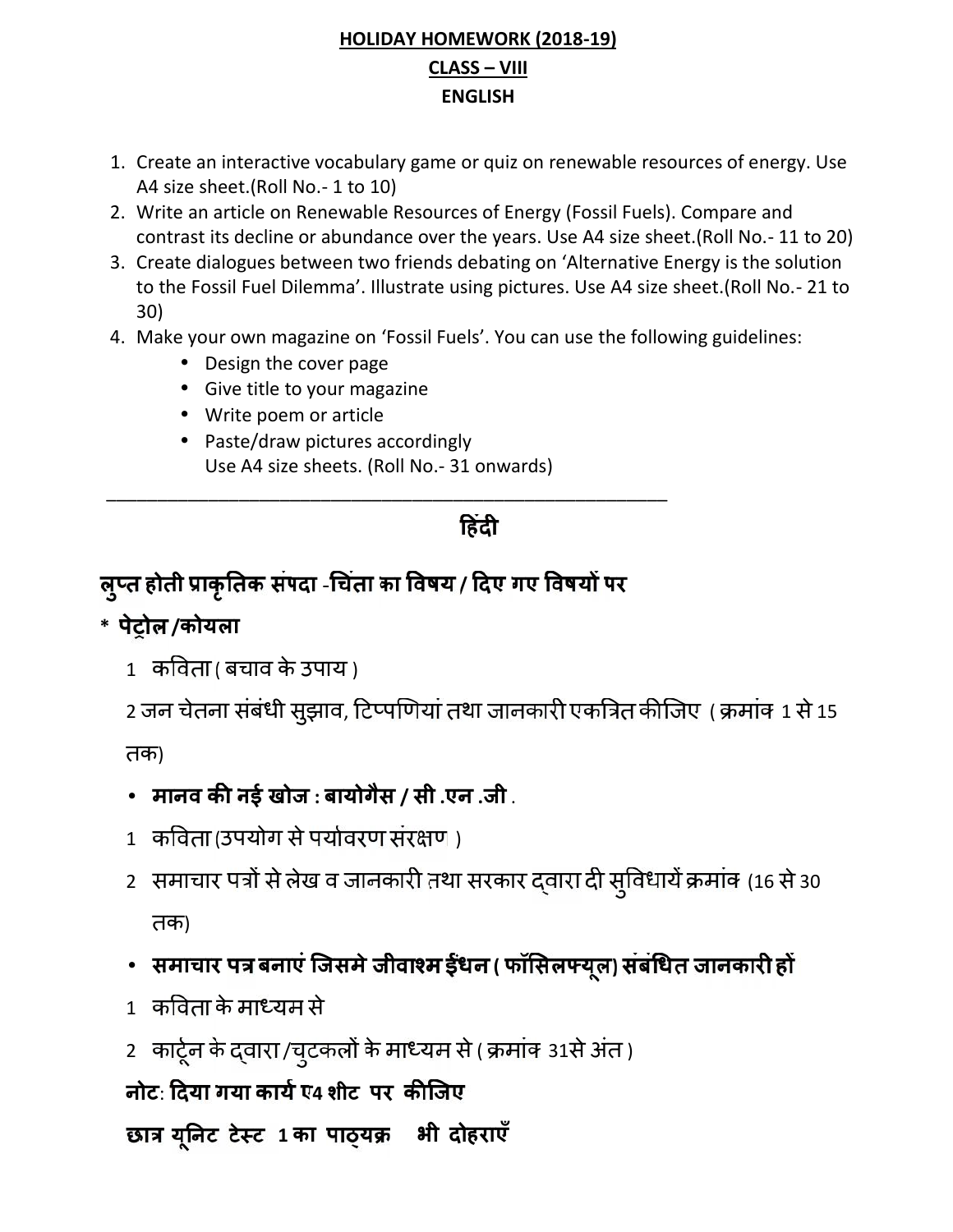## **MATHS**

Q1.What is the 'Energy Policy of India'. Find the types of energies used in India in percentage. Arrange the data and represent it using bar graph on A-4 size sheet. ( R. No. 1 to 15 ) Q2.Study the oil import and domestic production trends of our country from the F.Y 2010 to F.Y 2015. Record and represent the same in the form of 3-D bar graph on A-4 size sheet. (No use of plastic, thermocol. Use ecofriendly material.) ( R. No. 16 to 30 ) Q3.Compare the prices of petrol in 6 different countries by converting all of the prices to common units of Rs/ litre. Represent the above data using bar graph on half cartridge

sheet. (R.No.31 to45)

Q4. Compulsory for everyone:

Do worksheets attached with the Holidays Homework in register 3.

### **SCIENCE**

- 1. Make a pictorial timeline of history of fossil fuels to learn about fossil fuels, how they were created, their use and their importance, the scarcity of fossil fuels and how fossil fuels can be replaced by alternative forms of energy. The pictures need not be hand drawn, they can be cut out and collages and write two – three lines for the description of pictures. ( to be done in practical file)
- 2. Make a collage on ' The impact of using petrol in vehicles on environment'. ( to be done on A4 size coloured sheets)

\_\_\_\_\_\_\_\_\_\_\_\_\_\_\_\_\_\_\_\_\_\_\_\_\_\_\_\_\_\_\_\_\_\_\_\_\_\_\_\_\_\_\_\_\_\_\_\_\_\_

#### **Social Science**

Make a brochure on ---" Fossil Fuel "

- Availability of fossil fuels in India.
- Alternative sources.
- Conservation of fossil fuel.
- Sustainable Development. ( to be done on A4 size sheet)

(B) Prepare a project on " Major Industries " of India like Cotton Textile, Iron and Steel Industry.

- Do all the work in Red file.
- Revise all the chapters done in the class.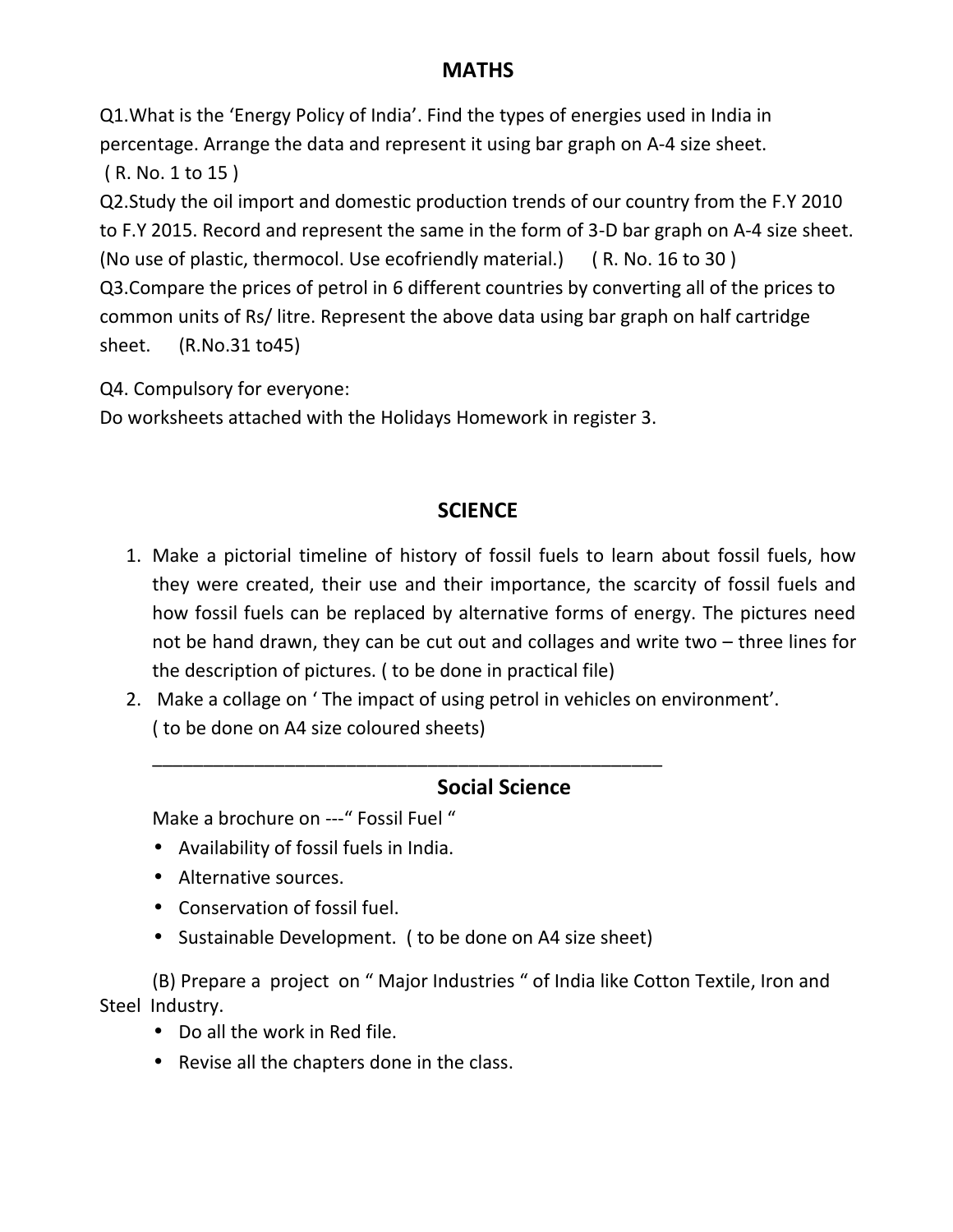#### **French**

Book Cover Design on any work of children writers like Grimm Brothers / Asterix/ Tintin. Choose a book written by any of these writers and prepare a book cover on that giving synopsis on the back cover. Text written on the either sides will be exclusively in French.

#### Materials

Base :Pastel Sheets / Handmade Paper

Colour medium : crayons / felt pens / Colour pens

Size : A4 sheet

- 1. Write any two quotations or two proverbs in French thoughtfully on A3 sheet. Make a 1 inch border on the A3 sheet and use pictures, drawings related to quotation or proverb.
- 2. Learn chapter 0-3

### **Computer**

#### **Theme: - Fossil Fuel**

#### **Make a Power Point Presentation**

- $\triangleright$  Use MS-Power point to design your presentation.
- $\triangleright$  Add your information as text boxes or word art with borders. Resize them as necessary.
- $\triangleright$  Insert relevant pictures/images from Internet. (Using Copy-paste options).
- $\triangleright$  Explore the formatting options and tools to design your layout.
- $\triangleright$  Create a presentation with minimum 8 slides and maximum 15.
- $\triangleright$  When you are done, bring it in CD or pen drive after vacations.

#### Topics

- 1. 1. How fossil fuel destroy bio-diversity. pics<br>3. 1. 1. How fossil fuel destroy bio-diversity.<br>3. What if we ran out of fossil fuels.<br>3. What if we ran out of fossil fuels.<br>कमांक 1 से 25 तक
- 2. Renewable energy VS fossil fuels.
- 

1. 1. How fossil fuel destroy bio-di<br>2. Renewable energy VS fossil fuel<br>3. What if we ran out of fossil fuel<br>1. क्रमांक 1 से 25 तक<br>आप ग्रीष्मवकाश में जहाँ भी घूमने गए हैं, व 2. Kenewable energy vs rossli ruels.<br>3. What if we ran out of fossil fuels.<br>(संस्कृत)<br>1. क्रमांक 1 से 25 तक<br>आप ग्रीष्मवकाश में जहाँ भी घूमने गए हैं, वहाँ का कोई एक चित्र लगाकर उसका वर्णन करें।<br>(चित्र–वर्णन संस्कृत में) A4 1. क्रमांक 1 से 25 तक<br>आप ग्रीष्मवकाश में जहाँ भी घूमने गए हैं, वहाँ का<br>(चित्र—वर्णन संस्कृत में) A4 Size Sheets<br>2. क्रमांक 26 से 50 तक

1. क्रमांक 1 से 25 तक<br>आप ग्रीष्मवकाश में जहाँ भी घूमने गए हैं, वह<br>(चित्र—वर्णन संस्कृत में) A4 Size Sheets<br>2. क्रमांक 26 से 50 तक<br>आपकी कक्षा में एक नया छात्र आया है।उसव 1. क्रमाक 1 स 25 तक<br>आप ग्रीष्मवकाश में जहाँ भी घूमने गए हैं, वहाँ का कोई एक चित्र लगाकर उसका वर्णन करें।<br>(चित्र–वर्णन संस्कृत में) A4 Size Sheets<br>2. क्रमांक 26 से 50 तक<br>आपकी कक्षा में एक नया छात्र आया है।उसके बारे में पूछ पंक्तियाँ लिखिए:— (1यत्र—पर्शरा संस्प्यूरा न) A4 Size Sheets<br>2. क्रमांक 26 से 50 तक<br>आपकी कक्षा में एक नया छात्र आया है।उसके बारे में<br>पंक्तियाँ लिखिए:—<br>(संवाद—लेखन संस्कृत में) A4 Size Sheets